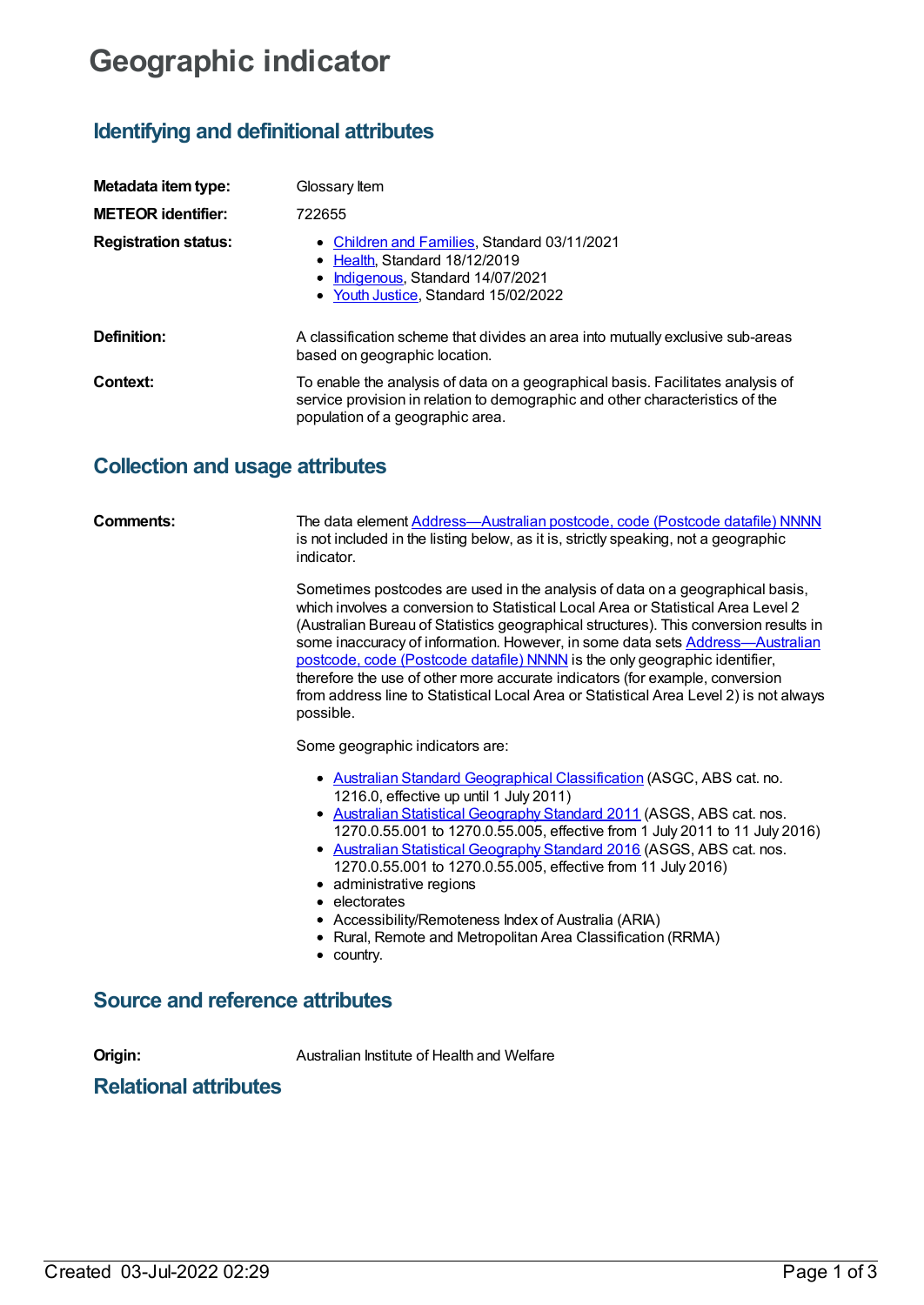#### **Related metadata references:**

Supersedes [Geographic](https://meteor.aihw.gov.au/content/327306) indicator

- ACT Health [\(retired\)](https://meteor.aihw.gov.au/RegistrationAuthority/9), Candidate 08/08/2018
- [Children](https://meteor.aihw.gov.au/RegistrationAuthority/17) and Families, Superseded 03/11/2021
- [Commonwealth](https://meteor.aihw.gov.au/RegistrationAuthority/10) Department of Health, Standard 17/12/2015
- [Community](https://meteor.aihw.gov.au/RegistrationAuthority/1) Services (retired), Standard 01/03/2005
- [Disability](https://meteor.aihw.gov.au/RegistrationAuthority/16), Standard 07/10/2014
- Early [Childhood](https://meteor.aihw.gov.au/RegistrationAuthority/13), Standard 28/05/2014
- [Health](https://meteor.aihw.gov.au/RegistrationAuthority/12), Superseded 18/12/2019
- [Homelessness](https://meteor.aihw.gov.au/RegistrationAuthority/14), Standard 22/10/2005
- Housing [assistance](https://meteor.aihw.gov.au/RegistrationAuthority/11), Standard 22/10/2005
- [Indigenous](https://meteor.aihw.gov.au/RegistrationAuthority/6), Superseded 14/07/2021
- [Tasmanian](https://meteor.aihw.gov.au/RegistrationAuthority/15) Health, Standard 03/07/2020

**Metadata items which use this glossary item:**

### [Admitted](https://meteor.aihw.gov.au/content/715998) patient care NBEDS 2020-21

• [Health](https://meteor.aihw.gov.au/RegistrationAuthority/12), Superseded 05/02/2021

[Admitted](https://meteor.aihw.gov.au/content/728441) patient care NBEDS 2021-22

[Health](https://meteor.aihw.gov.au/RegistrationAuthority/12), Superseded 17/12/2021

[Admitted](https://meteor.aihw.gov.au/content/742171) patient care NBEDS 2022–23

• [Health](https://meteor.aihw.gov.au/RegistrationAuthority/12), Standard 17/12/2021

[Admitted](https://meteor.aihw.gov.au/content/713850) patient care NMDS 2020–21

• [Health](https://meteor.aihw.gov.au/RegistrationAuthority/12), Superseded 05/02/2021

[Admitted](https://meteor.aihw.gov.au/content/728439) patient care NMDS 2021–22

• [Health](https://meteor.aihw.gov.au/RegistrationAuthority/12), Superseded 20/10/2021

[Admitted](https://meteor.aihw.gov.au/content/742173) patient care NMDS 2022–23

• [Health](https://meteor.aihw.gov.au/RegistrationAuthority/12), Standard 20/10/2021

Admitted subacute and [non-acute](https://meteor.aihw.gov.au/content/727327) hospital care NBEDS 2021–22

• [Health](https://meteor.aihw.gov.au/RegistrationAuthority/12), Superseded 20/10/2021

Admitted subacute and [non-acute](https://meteor.aihw.gov.au/content/742177) hospital care NBEDS 2022–23

● [Health](https://meteor.aihw.gov.au/RegistrationAuthority/12), Standard 20/10/2021

Australian [state/territory](https://meteor.aihw.gov.au/content/722657) identifier

- [Children](https://meteor.aihw.gov.au/RegistrationAuthority/17) and Families, Standard 03/11/2021
- [Health](https://meteor.aihw.gov.au/RegistrationAuthority/12), Standard 18/12/2019
- [Indigenous](https://meteor.aihw.gov.au/RegistrationAuthority/6), Standard 14/07/2021
- Youth [Justice](https://meteor.aihw.gov.au/RegistrationAuthority/4), Standard 15/02/2022

[Community](https://meteor.aihw.gov.au/content/722221) mental health care NMDS 2020–21

• [Health](https://meteor.aihw.gov.au/RegistrationAuthority/12), Superseded 20/01/2021

[Community](https://meteor.aihw.gov.au/content/727348) mental health care NMDS 2021–22

• [Health](https://meteor.aihw.gov.au/RegistrationAuthority/12), Superseded 17/12/2021

[Community](https://meteor.aihw.gov.au/content/742040) mental health care NMDS 2022–23

• [Health](https://meteor.aihw.gov.au/RegistrationAuthority/12), Standard 17/12/2021

[Healthcare-associated](https://meteor.aihw.gov.au/content/751510) infections NBEDS 2021–

[Health](https://meteor.aihw.gov.au/RegistrationAuthority/12), Standard 10/06/2022

Local Hospital [Networks/Public](https://meteor.aihw.gov.au/content/713848) hospital establishments NMDS 2020–21

• [Health](https://meteor.aihw.gov.au/RegistrationAuthority/12), Superseded 05/02/2021